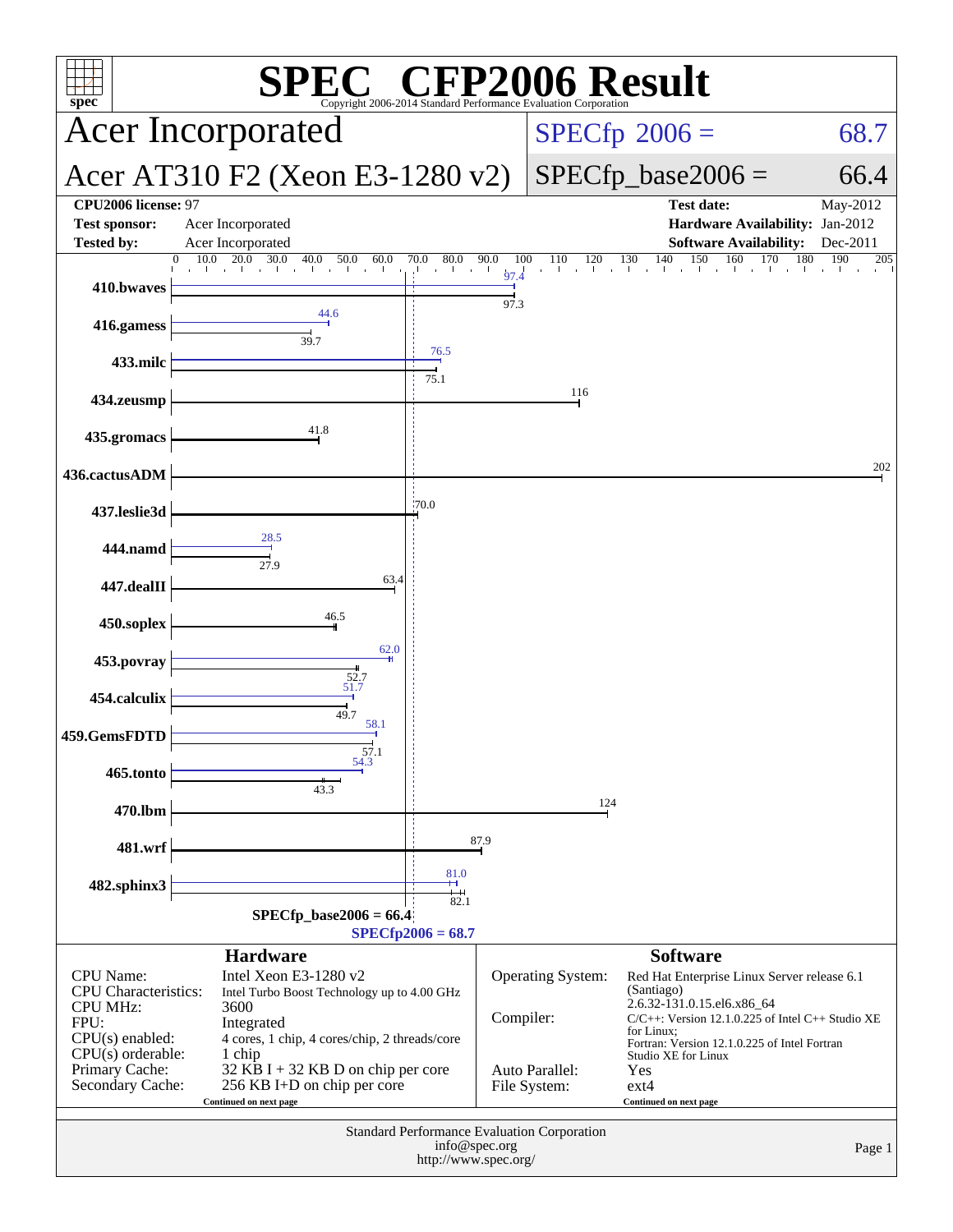

#### **[Operating System Notes](http://www.spec.org/auto/cpu2006/Docs/result-fields.html#OperatingSystemNotes)**

Stack size set to unlimited using "ulimit -s unlimited"

#### **[Platform Notes](http://www.spec.org/auto/cpu2006/Docs/result-fields.html#PlatformNotes)**

 Sysinfo program /usr/cpu2006/config/sysinfo.rev6800 \$Rev: 6800 \$ \$Date:: 2011-10-11 #\$ 6f2ebdff5032aaa42e583f96b07f99d3 running on localhost.localdomain Tue May 15 04:25:34 2012

 This section contains SUT (System Under Test) info as seen by some common utilities. To remove or add to this section, see: <http://www.spec.org/cpu2006/Docs/config.html#sysinfo>

 From /proc/cpuinfo model name : Intel(R) Xeon(R) CPU E3-1280 V2 @ 3.60GHz

Continued on next page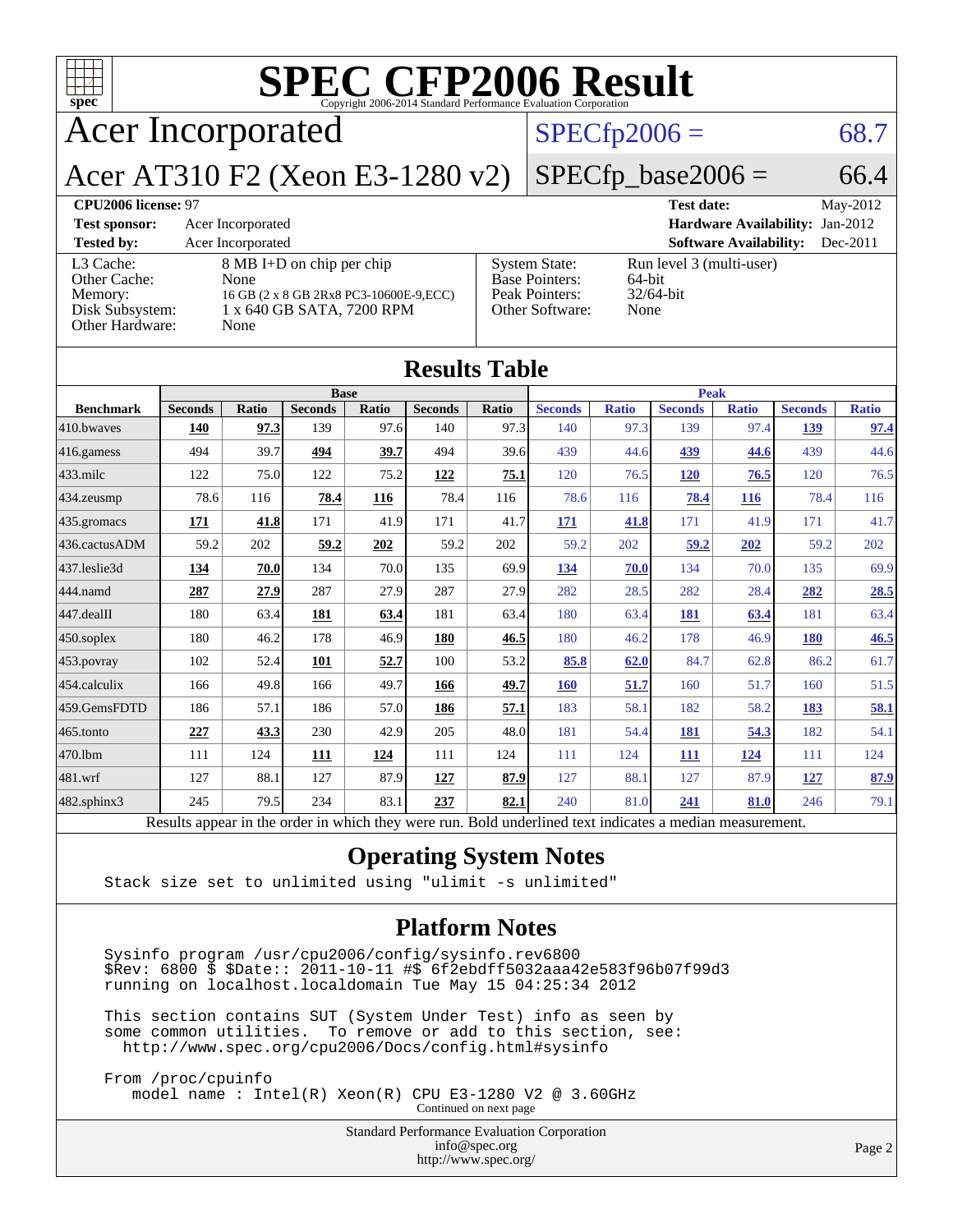| $spec^*$                                                         | <b>SPEC CFP2006 Result</b><br>Copyright 2006-2014 Standard Performance Evaluation Corporation                                                                                                                                                                                                                                                                                                                                                                                                                                                                                                                                                                                                                  |                      |                                                                                                            |  |  |  |  |
|------------------------------------------------------------------|----------------------------------------------------------------------------------------------------------------------------------------------------------------------------------------------------------------------------------------------------------------------------------------------------------------------------------------------------------------------------------------------------------------------------------------------------------------------------------------------------------------------------------------------------------------------------------------------------------------------------------------------------------------------------------------------------------------|----------------------|------------------------------------------------------------------------------------------------------------|--|--|--|--|
|                                                                  | <b>Acer Incorporated</b>                                                                                                                                                                                                                                                                                                                                                                                                                                                                                                                                                                                                                                                                                       | $SPECfp2006 =$       | 68.7                                                                                                       |  |  |  |  |
|                                                                  | Acer AT310 F2 (Xeon E3-1280 v2)                                                                                                                                                                                                                                                                                                                                                                                                                                                                                                                                                                                                                                                                                | $SPECfp\_base2006 =$ | 66.4                                                                                                       |  |  |  |  |
| CPU2006 license: 97<br><b>Test sponsor:</b><br><b>Tested by:</b> | Acer Incorporated<br>Acer Incorporated                                                                                                                                                                                                                                                                                                                                                                                                                                                                                                                                                                                                                                                                         |                      | <b>Test date:</b><br>May-2012<br>Hardware Availability: Jan-2012<br><b>Software Availability:</b> Dec-2011 |  |  |  |  |
|                                                                  | <b>Platform Notes (Continued)</b>                                                                                                                                                                                                                                                                                                                                                                                                                                                                                                                                                                                                                                                                              |                      |                                                                                                            |  |  |  |  |
| caution.)<br>From /proc/meminfo<br>MemTotal:                     | 1 "physical id"s (chips)<br>8 "processors"<br>cores, siblings (Caution: counting these is hw and system dependent.<br>following excerpts from /proc/cpuinfo might not be reliable. Use with<br>cpu cores $: 4$<br>siblings : 8<br>physical 0: cores 0 1 2 3<br>cache size : 8192 KB<br>16307528 kB<br>HugePages_Total:<br>0<br>Hugepagesize:<br>2048 kB<br>/usr/bin/lsb release -d<br>Red Hat Enterprise Linux Server release 6.1 (Santiago)<br>From /etc/*release* /etc/*version*<br>redhat-release: Red Hat Enterprise Linux Server release 6.1 (Santiago)<br>system-release: Red Hat Enterprise Linux Server release 6.1 (Santiago)<br>system-release-cpe: cpe:/o:redhat:enterprise_linux:6server:ga:server |                      | The                                                                                                        |  |  |  |  |
| uname $-a$ :                                                     | Linux localhost.localdomain 2.6.32-131.0.15.el6.x86_64 #1 SMP Tue May 10<br>15:42:40 EDT 2011 x86_64 x86_64 x86_64 GNU/Linux                                                                                                                                                                                                                                                                                                                                                                                                                                                                                                                                                                                   |                      |                                                                                                            |  |  |  |  |
|                                                                  | run-level 3 May 15 04:22 last=5                                                                                                                                                                                                                                                                                                                                                                                                                                                                                                                                                                                                                                                                                |                      |                                                                                                            |  |  |  |  |
| Filesystem                                                       | SPEC is set to: /usr/cpu2006<br>Size Used Avail Use% Mounted on<br>Type<br>/dev/mapper/VolGroup-lv_root<br>50G<br>$ext{4}$<br>13G<br>$35G$ $27\%$ /                                                                                                                                                                                                                                                                                                                                                                                                                                                                                                                                                            |                      |                                                                                                            |  |  |  |  |
| Memory:                                                          | Additional information from dmidecode:<br>2x Hynix/Hyundai HMT41GU7MFR8A-H9 8 GB 1333 MHz 2 rank                                                                                                                                                                                                                                                                                                                                                                                                                                                                                                                                                                                                               |                      |                                                                                                            |  |  |  |  |
|                                                                  | (End of data from sysinfo program)                                                                                                                                                                                                                                                                                                                                                                                                                                                                                                                                                                                                                                                                             |                      |                                                                                                            |  |  |  |  |
|                                                                  | <b>General Notes</b>                                                                                                                                                                                                                                                                                                                                                                                                                                                                                                                                                                                                                                                                                           |                      |                                                                                                            |  |  |  |  |
|                                                                  | Environment variables set by runspec before the start of the run:<br>KMP_AFFINITY = "granularity=fine, scatter"<br>$LD_LIBRRRY_PATH = "/usr/cpu2006/libs/32:/usr/cpu2006/libs/64"$<br>OMP_NUM_THREADS = "4"                                                                                                                                                                                                                                                                                                                                                                                                                                                                                                    |                      |                                                                                                            |  |  |  |  |
|                                                                  | Binaries compiled on a system with 1x Core i7-860 CPU + 8GB<br>memory using RHEL6.1                                                                                                                                                                                                                                                                                                                                                                                                                                                                                                                                                                                                                            |                      |                                                                                                            |  |  |  |  |

 Transparent Huge Pages enabled with: echo always > /sys/kernel/mm/redhat\_transparent\_hugepage/enabled Continued on next page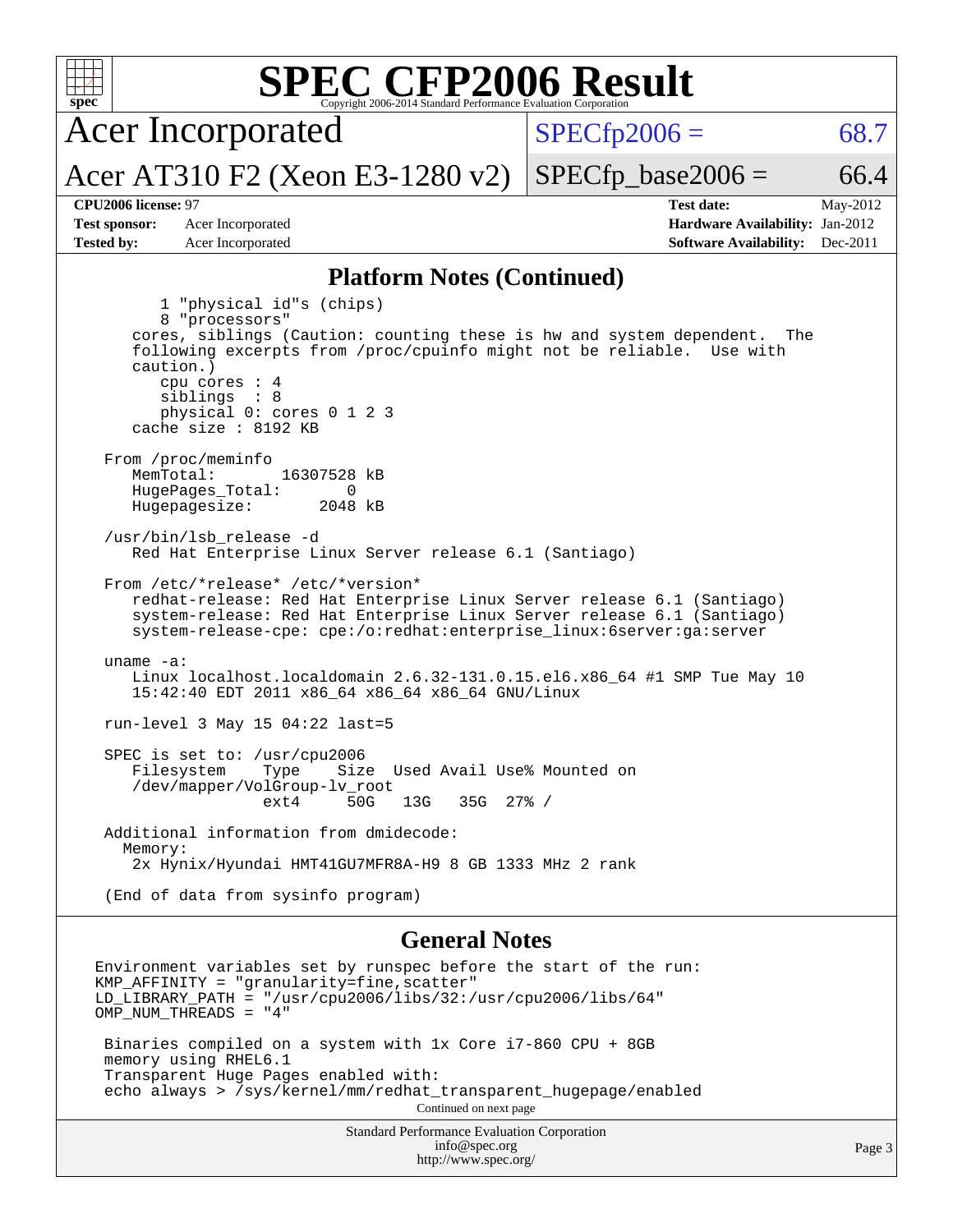

# **[SPEC CFP2006 Result](http://www.spec.org/auto/cpu2006/Docs/result-fields.html#SPECCFP2006Result)**

Acer Incorporated

 $SPECTp2006 = 68.7$ 

Acer AT310 F2 (Xeon E3-1280 v2)

**[CPU2006 license:](http://www.spec.org/auto/cpu2006/Docs/result-fields.html#CPU2006license)** 97 **[Test date:](http://www.spec.org/auto/cpu2006/Docs/result-fields.html#Testdate)** May-2012 **[Test sponsor:](http://www.spec.org/auto/cpu2006/Docs/result-fields.html#Testsponsor)** Acer Incorporated **[Hardware Availability:](http://www.spec.org/auto/cpu2006/Docs/result-fields.html#HardwareAvailability)** Jan-2012 **[Tested by:](http://www.spec.org/auto/cpu2006/Docs/result-fields.html#Testedby)** Acer Incorporated **[Software Availability:](http://www.spec.org/auto/cpu2006/Docs/result-fields.html#SoftwareAvailability)** Dec-2011

 $SPECfp\_base2006 = 66.4$ 

#### **[General Notes \(Continued\)](http://www.spec.org/auto/cpu2006/Docs/result-fields.html#GeneralNotes)**

 runspec command invoked through numactl i.e.: numactl --interleave=all runspec <etc>

## **[Base Compiler Invocation](http://www.spec.org/auto/cpu2006/Docs/result-fields.html#BaseCompilerInvocation)**

[C benchmarks](http://www.spec.org/auto/cpu2006/Docs/result-fields.html#Cbenchmarks):  $\frac{1}{2}$ cc  $-\text{m64}$ 

[C++ benchmarks:](http://www.spec.org/auto/cpu2006/Docs/result-fields.html#CXXbenchmarks) [icpc -m64](http://www.spec.org/cpu2006/results/res2012q3/cpu2006-20120611-22849.flags.html#user_CXXbase_intel_icpc_64bit_bedb90c1146cab66620883ef4f41a67e)

[Fortran benchmarks](http://www.spec.org/auto/cpu2006/Docs/result-fields.html#Fortranbenchmarks): [ifort -m64](http://www.spec.org/cpu2006/results/res2012q3/cpu2006-20120611-22849.flags.html#user_FCbase_intel_ifort_64bit_ee9d0fb25645d0210d97eb0527dcc06e)

[Benchmarks using both Fortran and C](http://www.spec.org/auto/cpu2006/Docs/result-fields.html#BenchmarksusingbothFortranandC): [icc -m64](http://www.spec.org/cpu2006/results/res2012q3/cpu2006-20120611-22849.flags.html#user_CC_FCbase_intel_icc_64bit_0b7121f5ab7cfabee23d88897260401c) [ifort -m64](http://www.spec.org/cpu2006/results/res2012q3/cpu2006-20120611-22849.flags.html#user_CC_FCbase_intel_ifort_64bit_ee9d0fb25645d0210d97eb0527dcc06e)

410.bwaves: [-DSPEC\\_CPU\\_LP64](http://www.spec.org/cpu2006/results/res2012q3/cpu2006-20120611-22849.flags.html#suite_basePORTABILITY410_bwaves_DSPEC_CPU_LP64)

### **[Base Portability Flags](http://www.spec.org/auto/cpu2006/Docs/result-fields.html#BasePortabilityFlags)**

| 410.bwaves: -DSPEC CPU LP64                  |                                                                |
|----------------------------------------------|----------------------------------------------------------------|
| 416.gamess: -DSPEC_CPU_LP64                  |                                                                |
| 433.milc: -DSPEC CPU LP64                    |                                                                |
| 434.zeusmp: -DSPEC_CPU_LP64                  |                                                                |
| 435.gromacs: -DSPEC_CPU_LP64 -nofor_main     |                                                                |
| 436.cactusADM: - DSPEC CPU LP64 - nofor main |                                                                |
| 437.leslie3d: -DSPEC CPU LP64                |                                                                |
| 444.namd: -DSPEC CPU LP64                    |                                                                |
| 447.dealII: -DSPEC CPU LP64                  |                                                                |
| 450.soplex: -DSPEC_CPU_LP64                  |                                                                |
| 453.povray: -DSPEC_CPU_LP64                  |                                                                |
| 454.calculix: -DSPEC CPU LP64 -nofor main    |                                                                |
| 459. GemsFDTD: - DSPEC CPU LP64              |                                                                |
| 465.tonto: - DSPEC CPU LP64                  |                                                                |
| 470.1bm: - DSPEC CPU LP64                    |                                                                |
|                                              | 481.wrf: -DSPEC CPU_LP64 -DSPEC_CPU_CASE_FLAG -DSPEC_CPU_LINUX |
| 482.sphinx3: -DSPEC_CPU_LP64                 |                                                                |
|                                              |                                                                |

### **[Base Optimization Flags](http://www.spec.org/auto/cpu2006/Docs/result-fields.html#BaseOptimizationFlags)**

[C benchmarks](http://www.spec.org/auto/cpu2006/Docs/result-fields.html#Cbenchmarks): [-xAVX](http://www.spec.org/cpu2006/results/res2012q3/cpu2006-20120611-22849.flags.html#user_CCbase_f-xAVX) [-ipo](http://www.spec.org/cpu2006/results/res2012q3/cpu2006-20120611-22849.flags.html#user_CCbase_f-ipo) [-O3](http://www.spec.org/cpu2006/results/res2012q3/cpu2006-20120611-22849.flags.html#user_CCbase_f-O3) [-no-prec-div](http://www.spec.org/cpu2006/results/res2012q3/cpu2006-20120611-22849.flags.html#user_CCbase_f-no-prec-div) [-static](http://www.spec.org/cpu2006/results/res2012q3/cpu2006-20120611-22849.flags.html#user_CCbase_f-static) [-parallel](http://www.spec.org/cpu2006/results/res2012q3/cpu2006-20120611-22849.flags.html#user_CCbase_f-parallel) [-opt-prefetch](http://www.spec.org/cpu2006/results/res2012q3/cpu2006-20120611-22849.flags.html#user_CCbase_f-opt-prefetch) [-ansi-alias](http://www.spec.org/cpu2006/results/res2012q3/cpu2006-20120611-22849.flags.html#user_CCbase_f-ansi-alias)

[C++ benchmarks:](http://www.spec.org/auto/cpu2006/Docs/result-fields.html#CXXbenchmarks) [-xAVX](http://www.spec.org/cpu2006/results/res2012q3/cpu2006-20120611-22849.flags.html#user_CXXbase_f-xAVX) [-ipo](http://www.spec.org/cpu2006/results/res2012q3/cpu2006-20120611-22849.flags.html#user_CXXbase_f-ipo) [-O3](http://www.spec.org/cpu2006/results/res2012q3/cpu2006-20120611-22849.flags.html#user_CXXbase_f-O3) [-no-prec-div](http://www.spec.org/cpu2006/results/res2012q3/cpu2006-20120611-22849.flags.html#user_CXXbase_f-no-prec-div) [-static](http://www.spec.org/cpu2006/results/res2012q3/cpu2006-20120611-22849.flags.html#user_CXXbase_f-static) [-opt-prefetch](http://www.spec.org/cpu2006/results/res2012q3/cpu2006-20120611-22849.flags.html#user_CXXbase_f-opt-prefetch) [-ansi-alias](http://www.spec.org/cpu2006/results/res2012q3/cpu2006-20120611-22849.flags.html#user_CXXbase_f-ansi-alias)

Continued on next page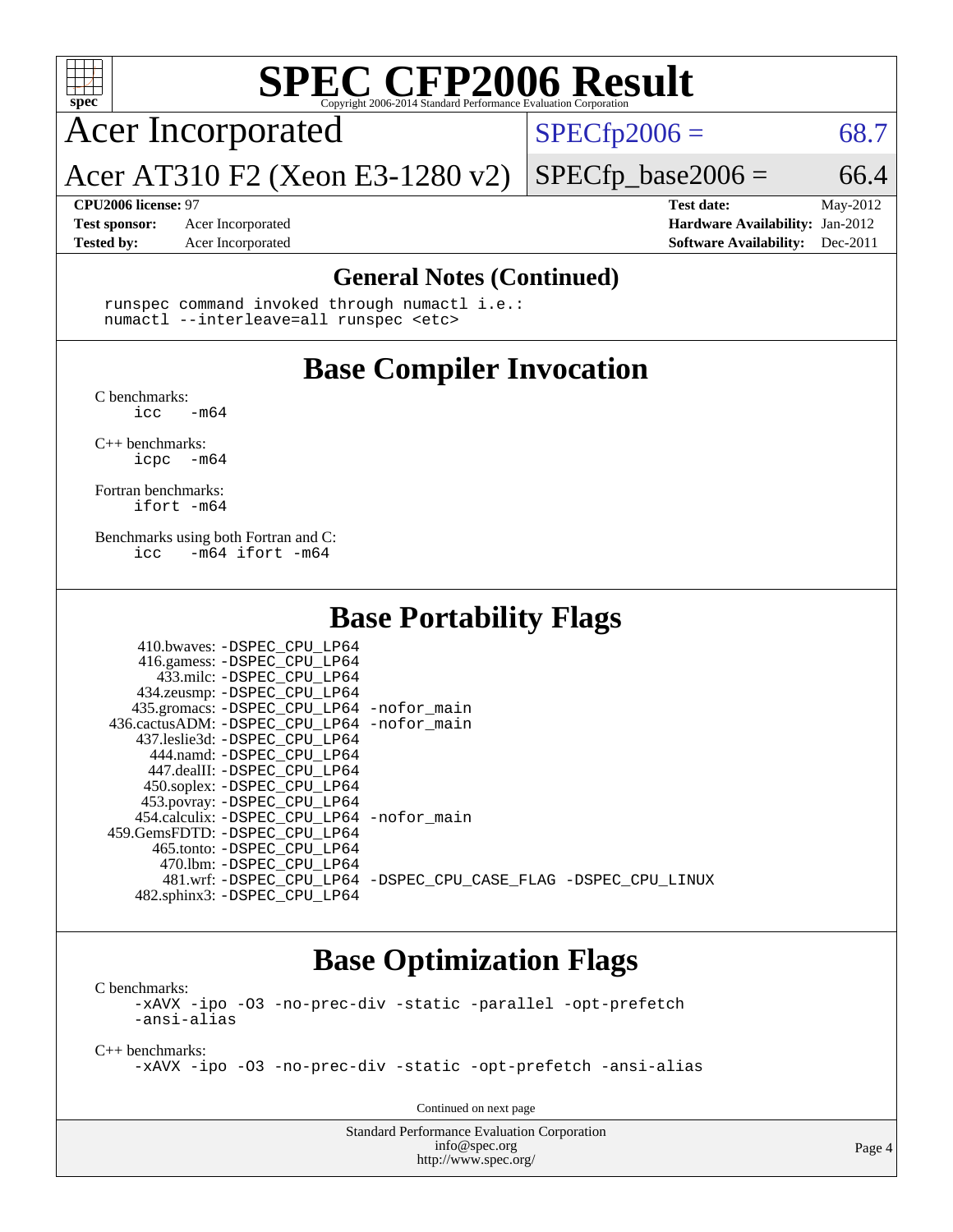

# **[SPEC CFP2006 Result](http://www.spec.org/auto/cpu2006/Docs/result-fields.html#SPECCFP2006Result)**

Acer Incorporated

 $SPECfp2006 = 68.7$  $SPECfp2006 = 68.7$ 

Acer AT310 F2 (Xeon E3-1280 v2)

 $SPECTp\_base2006 = 66.4$ 

**[Test sponsor:](http://www.spec.org/auto/cpu2006/Docs/result-fields.html#Testsponsor)** Acer Incorporated **[Hardware Availability:](http://www.spec.org/auto/cpu2006/Docs/result-fields.html#HardwareAvailability)** Jan-2012

**[CPU2006 license:](http://www.spec.org/auto/cpu2006/Docs/result-fields.html#CPU2006license)** 97 **[Test date:](http://www.spec.org/auto/cpu2006/Docs/result-fields.html#Testdate)** May-2012 **[Tested by:](http://www.spec.org/auto/cpu2006/Docs/result-fields.html#Testedby)** Acer Incorporated **[Software Availability:](http://www.spec.org/auto/cpu2006/Docs/result-fields.html#SoftwareAvailability)** Dec-2011

# **[Base Optimization Flags \(Continued\)](http://www.spec.org/auto/cpu2006/Docs/result-fields.html#BaseOptimizationFlags)**

[Fortran benchmarks](http://www.spec.org/auto/cpu2006/Docs/result-fields.html#Fortranbenchmarks):

[-xAVX](http://www.spec.org/cpu2006/results/res2012q3/cpu2006-20120611-22849.flags.html#user_FCbase_f-xAVX) [-ipo](http://www.spec.org/cpu2006/results/res2012q3/cpu2006-20120611-22849.flags.html#user_FCbase_f-ipo) [-O3](http://www.spec.org/cpu2006/results/res2012q3/cpu2006-20120611-22849.flags.html#user_FCbase_f-O3) [-no-prec-div](http://www.spec.org/cpu2006/results/res2012q3/cpu2006-20120611-22849.flags.html#user_FCbase_f-no-prec-div) [-static](http://www.spec.org/cpu2006/results/res2012q3/cpu2006-20120611-22849.flags.html#user_FCbase_f-static) [-parallel](http://www.spec.org/cpu2006/results/res2012q3/cpu2006-20120611-22849.flags.html#user_FCbase_f-parallel) [-opt-prefetch](http://www.spec.org/cpu2006/results/res2012q3/cpu2006-20120611-22849.flags.html#user_FCbase_f-opt-prefetch)

[Benchmarks using both Fortran and C](http://www.spec.org/auto/cpu2006/Docs/result-fields.html#BenchmarksusingbothFortranandC):

[-xAVX](http://www.spec.org/cpu2006/results/res2012q3/cpu2006-20120611-22849.flags.html#user_CC_FCbase_f-xAVX) [-ipo](http://www.spec.org/cpu2006/results/res2012q3/cpu2006-20120611-22849.flags.html#user_CC_FCbase_f-ipo) [-O3](http://www.spec.org/cpu2006/results/res2012q3/cpu2006-20120611-22849.flags.html#user_CC_FCbase_f-O3) [-no-prec-div](http://www.spec.org/cpu2006/results/res2012q3/cpu2006-20120611-22849.flags.html#user_CC_FCbase_f-no-prec-div) [-static](http://www.spec.org/cpu2006/results/res2012q3/cpu2006-20120611-22849.flags.html#user_CC_FCbase_f-static) [-parallel](http://www.spec.org/cpu2006/results/res2012q3/cpu2006-20120611-22849.flags.html#user_CC_FCbase_f-parallel) [-opt-prefetch](http://www.spec.org/cpu2006/results/res2012q3/cpu2006-20120611-22849.flags.html#user_CC_FCbase_f-opt-prefetch) [-ansi-alias](http://www.spec.org/cpu2006/results/res2012q3/cpu2006-20120611-22849.flags.html#user_CC_FCbase_f-ansi-alias)

**[Peak Compiler Invocation](http://www.spec.org/auto/cpu2006/Docs/result-fields.html#PeakCompilerInvocation)**

[C benchmarks](http://www.spec.org/auto/cpu2006/Docs/result-fields.html#Cbenchmarks):  $\text{icc}$  -m64

[C++ benchmarks:](http://www.spec.org/auto/cpu2006/Docs/result-fields.html#CXXbenchmarks) [icpc -m64](http://www.spec.org/cpu2006/results/res2012q3/cpu2006-20120611-22849.flags.html#user_CXXpeak_intel_icpc_64bit_bedb90c1146cab66620883ef4f41a67e)

[Fortran benchmarks](http://www.spec.org/auto/cpu2006/Docs/result-fields.html#Fortranbenchmarks): [ifort -m64](http://www.spec.org/cpu2006/results/res2012q3/cpu2006-20120611-22849.flags.html#user_FCpeak_intel_ifort_64bit_ee9d0fb25645d0210d97eb0527dcc06e)

[Benchmarks using both Fortran and C](http://www.spec.org/auto/cpu2006/Docs/result-fields.html#BenchmarksusingbothFortranandC): [icc -m64](http://www.spec.org/cpu2006/results/res2012q3/cpu2006-20120611-22849.flags.html#user_CC_FCpeak_intel_icc_64bit_0b7121f5ab7cfabee23d88897260401c) [ifort -m64](http://www.spec.org/cpu2006/results/res2012q3/cpu2006-20120611-22849.flags.html#user_CC_FCpeak_intel_ifort_64bit_ee9d0fb25645d0210d97eb0527dcc06e)

## **[Peak Portability Flags](http://www.spec.org/auto/cpu2006/Docs/result-fields.html#PeakPortabilityFlags)**

Same as Base Portability Flags

## **[Peak Optimization Flags](http://www.spec.org/auto/cpu2006/Docs/result-fields.html#PeakOptimizationFlags)**

[C benchmarks](http://www.spec.org/auto/cpu2006/Docs/result-fields.html#Cbenchmarks):

 433.milc: [-xAVX](http://www.spec.org/cpu2006/results/res2012q3/cpu2006-20120611-22849.flags.html#user_peakPASS2_CFLAGSPASS2_LDFLAGS433_milc_f-xAVX)(pass 2) [-prof-gen](http://www.spec.org/cpu2006/results/res2012q3/cpu2006-20120611-22849.flags.html#user_peakPASS1_CFLAGSPASS1_LDFLAGS433_milc_prof_gen_e43856698f6ca7b7e442dfd80e94a8fc)(pass 1) [-ipo](http://www.spec.org/cpu2006/results/res2012q3/cpu2006-20120611-22849.flags.html#user_peakPASS2_CFLAGSPASS2_LDFLAGS433_milc_f-ipo)(pass 2) [-O3](http://www.spec.org/cpu2006/results/res2012q3/cpu2006-20120611-22849.flags.html#user_peakPASS2_CFLAGSPASS2_LDFLAGS433_milc_f-O3)(pass 2) [-no-prec-div](http://www.spec.org/cpu2006/results/res2012q3/cpu2006-20120611-22849.flags.html#user_peakPASS2_CFLAGSPASS2_LDFLAGS433_milc_f-no-prec-div)(pass 2) [-prof-use](http://www.spec.org/cpu2006/results/res2012q3/cpu2006-20120611-22849.flags.html#user_peakPASS2_CFLAGSPASS2_LDFLAGS433_milc_prof_use_bccf7792157ff70d64e32fe3e1250b55)(pass 2) [-static](http://www.spec.org/cpu2006/results/res2012q3/cpu2006-20120611-22849.flags.html#user_peakOPTIMIZE433_milc_f-static) [-auto-ilp32](http://www.spec.org/cpu2006/results/res2012q3/cpu2006-20120611-22849.flags.html#user_peakCOPTIMIZE433_milc_f-auto-ilp32) [-ansi-alias](http://www.spec.org/cpu2006/results/res2012q3/cpu2006-20120611-22849.flags.html#user_peakCOPTIMIZE433_milc_f-ansi-alias)

 $470.$ lbm: basepeak = yes

 482.sphinx3: [-xAVX](http://www.spec.org/cpu2006/results/res2012q3/cpu2006-20120611-22849.flags.html#user_peakOPTIMIZE482_sphinx3_f-xAVX) [-ipo](http://www.spec.org/cpu2006/results/res2012q3/cpu2006-20120611-22849.flags.html#user_peakOPTIMIZE482_sphinx3_f-ipo) [-O3](http://www.spec.org/cpu2006/results/res2012q3/cpu2006-20120611-22849.flags.html#user_peakOPTIMIZE482_sphinx3_f-O3) [-no-prec-div](http://www.spec.org/cpu2006/results/res2012q3/cpu2006-20120611-22849.flags.html#user_peakOPTIMIZE482_sphinx3_f-no-prec-div) [-unroll2](http://www.spec.org/cpu2006/results/res2012q3/cpu2006-20120611-22849.flags.html#user_peakCOPTIMIZE482_sphinx3_f-unroll_784dae83bebfb236979b41d2422d7ec2) [-ansi-alias](http://www.spec.org/cpu2006/results/res2012q3/cpu2006-20120611-22849.flags.html#user_peakCOPTIMIZE482_sphinx3_f-ansi-alias) [-parallel](http://www.spec.org/cpu2006/results/res2012q3/cpu2006-20120611-22849.flags.html#user_peakCOPTIMIZE482_sphinx3_f-parallel)

[C++ benchmarks:](http://www.spec.org/auto/cpu2006/Docs/result-fields.html#CXXbenchmarks)

```
 444.namd: -xAVX(pass 2) -prof-gen(pass 1) -ipo(pass 2) -O3(pass 2)
-no-prec-div(pass 2) -prof-use(pass 2) -fno-alias
-auto-ilp32
```
Continued on next page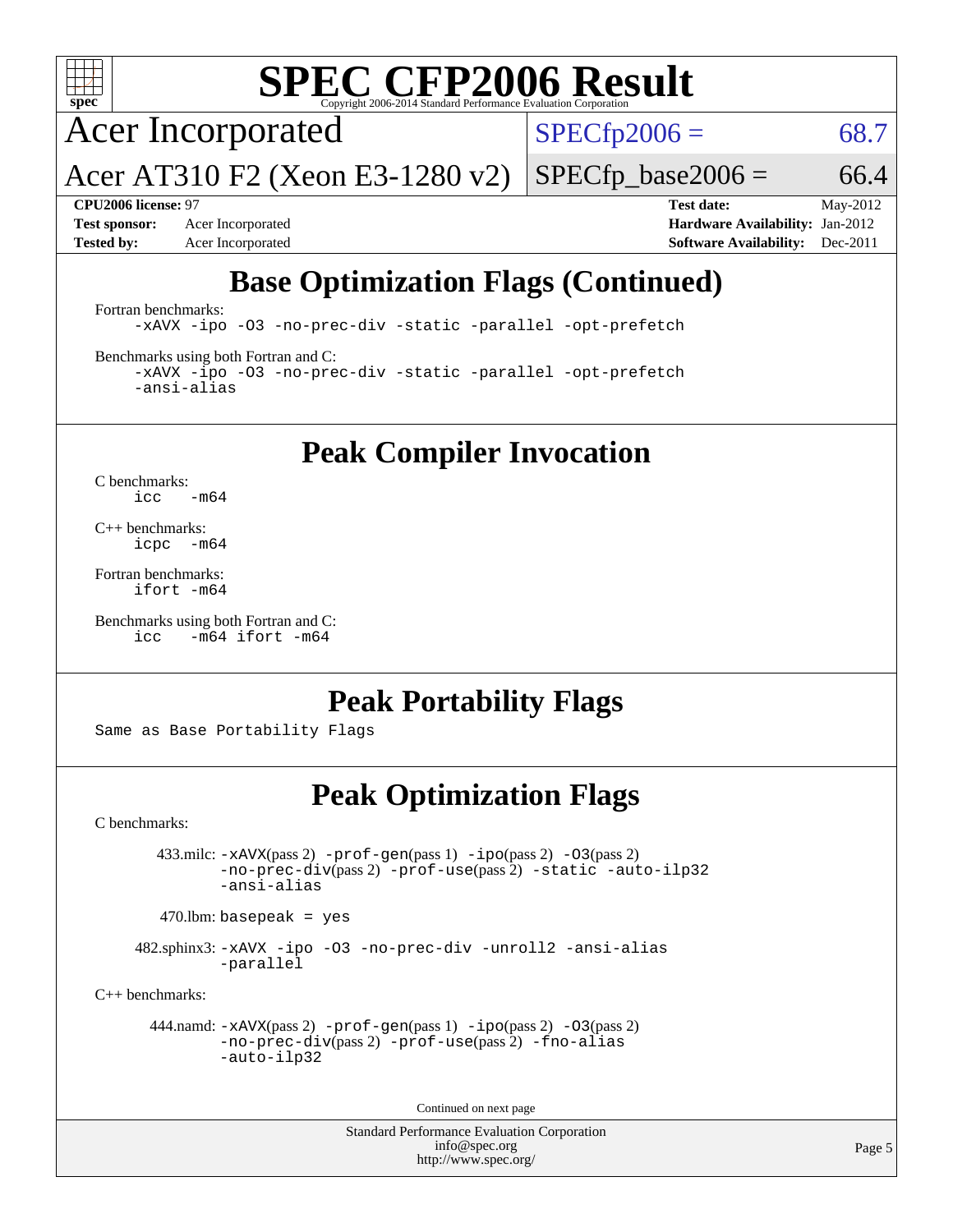| <b>SPEC CFP2006 Result</b><br>spec <sup>®</sup><br>Copyright 2006-2014 Standard Performance Evaluation Corporation                                                     |                                                                                                                 |
|------------------------------------------------------------------------------------------------------------------------------------------------------------------------|-----------------------------------------------------------------------------------------------------------------|
| <b>Acer Incorporated</b>                                                                                                                                               | $SPECfp2006 =$<br>68.7                                                                                          |
| Acer AT310 F2 (Xeon E3-1280 v2)                                                                                                                                        | 66.4<br>$SPECfp\_base2006 =$                                                                                    |
| CPU2006 license: 97<br><b>Test sponsor:</b><br>Acer Incorporated<br><b>Tested by:</b><br>Acer Incorporated                                                             | <b>Test date:</b><br>May-2012<br>Hardware Availability: Jan-2012<br><b>Software Availability:</b><br>$Dec-2011$ |
| <b>Peak Optimization Flags (Continued)</b>                                                                                                                             |                                                                                                                 |
| $447$ .dealII: basepeak = yes                                                                                                                                          |                                                                                                                 |
| $450$ .soplex: basepeak = yes                                                                                                                                          |                                                                                                                 |
| $453.$ povray: $-xAVX(pass 2)$ -prof-gen(pass 1) -ipo(pass 2) -03(pass 2)<br>-no-prec-div(pass 2) -prof-use(pass 2) -unroll4 -ansi-alias                               |                                                                                                                 |
| Fortran benchmarks:                                                                                                                                                    |                                                                                                                 |
| 410.bwaves: -xAVX -ipo -03 -no-prec-div -opt-prefetch -parallel<br>-static                                                                                             |                                                                                                                 |
| 416.gamess: $-xAVX(pass 2)$ -prof-gen(pass 1) -ipo(pass 2) -03(pass 2)<br>-no-prec-div(pass 2) -prof-use(pass 2) -unroll2<br>-inline-level=0 -scalar-rep- -static      |                                                                                                                 |
| $434$ .zeusmp: basepeak = yes                                                                                                                                          |                                                                                                                 |
| $437$ .leslie $3d$ : basepeak = yes                                                                                                                                    |                                                                                                                 |
| $459.GemsFDTD: -xAVX(pass 2) -prof-gen(pass 1) -ipo(pass 2) -O3(pass 2)$<br>-no-prec-div(pass 2) -prof-use(pass 2) -unroll2<br>-inline-level=0 -opt-prefetch -parallel |                                                                                                                 |
| 465.tonto: -xAVX(pass 2) -prof-gen(pass 1) -ipo(pass 2) -03(pass 2)<br>-no-prec-div(pass 2) -prof-use(pass 2) -inline-calloc<br>-opt-malloc-options=3 -auto -unroll4   |                                                                                                                 |
| Benchmarks using both Fortran and C:                                                                                                                                   |                                                                                                                 |
| $435.gromacs: basepeak = yes$                                                                                                                                          |                                                                                                                 |
| $436.cactusADM:basepeak = yes$                                                                                                                                         |                                                                                                                 |
| 454.calculix: -xAVX -ipo -03 -no-prec-div -auto-ilp32 -ansi-alias                                                                                                      |                                                                                                                 |
| $481.wrf$ : basepeak = yes                                                                                                                                             |                                                                                                                 |
| The flags file that was used to format this result can be browsed at<br>http://www.spec.org/cpu2006/flags/Intel-ic12.1-official-linux64.20111122.html                  |                                                                                                                 |
| You can also download the XML flags source by saving the following link:<br>http://www.spec.org/cpu2006/flags/Intel-ic12.1-official-linux64.20111122.xml               |                                                                                                                 |
|                                                                                                                                                                        |                                                                                                                 |
| <b>Standard Performance Evaluation Corporation</b><br>info@spec.org<br>http://www.spec.org/                                                                            | Page 6                                                                                                          |